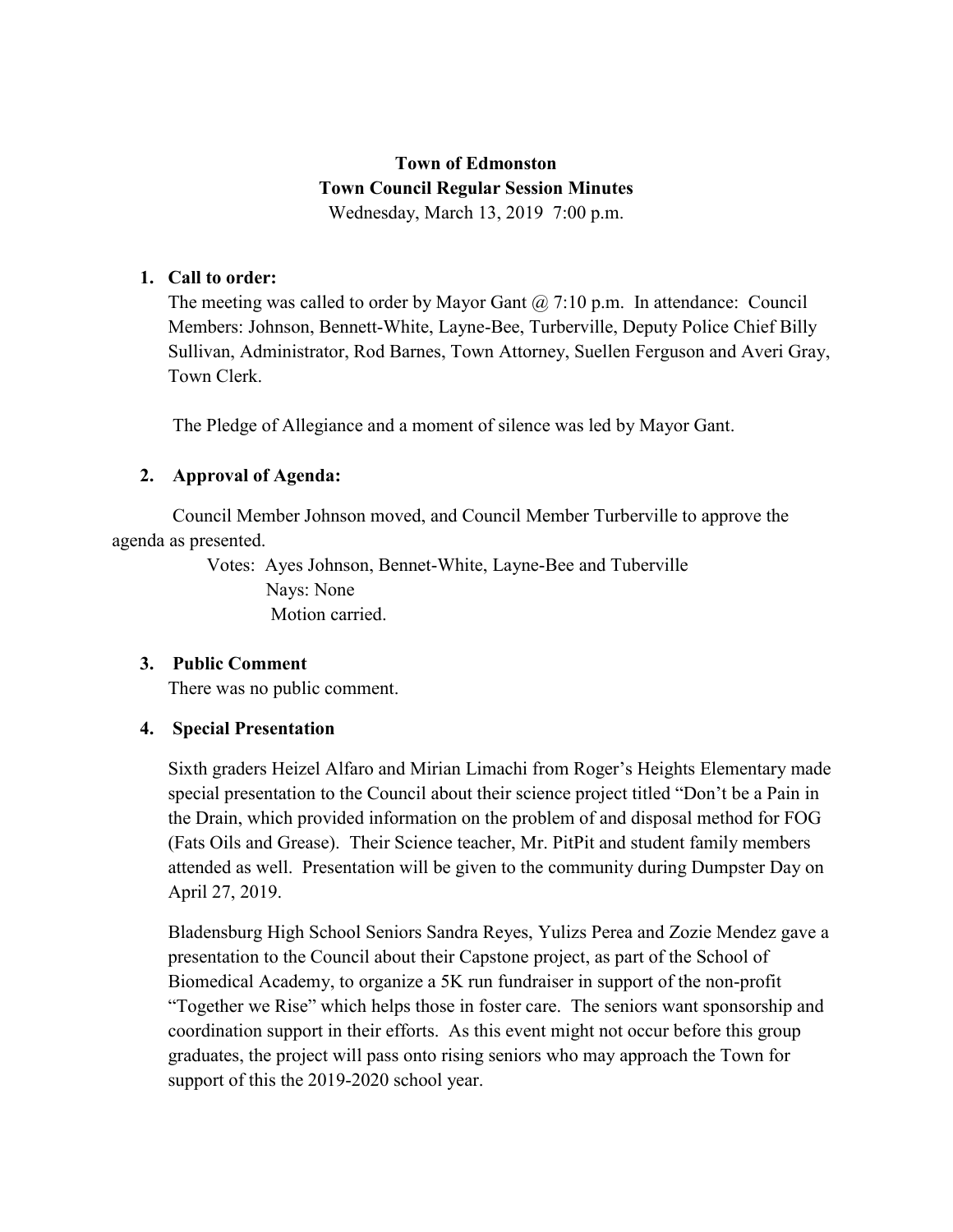#### **5. Old Business**

In consideration of Ordinance OR-2019-01, Town Attorney Suellen Ferguson commented that the regulation provides a basic set of rules to locate small cell phone towers near commercial strips and away from residences.

Council Member Tuberville moved, seconded by Council Member Layne-Bee to approve of Ordinance OR-2019-01

**Vote:** Ayes: Bennett-White, Johnson, Layne-Bee, Turberville Nays: None Motion carried.

#### **6. New Business**

a. The consideration of the Town Council minutes from the Regular Council Meeting on February 13, 2019 was presented. Council Member Layne-Bee moved and seconded by Council Member Johnson to approve.

**Vote**: Ayes: Bennett-White, Johnson, Layne-Bee, Turberville Nays: None Motion carried.

b. The consideration of the Town Council minutes from the Work Session Council Meeting from February 26, 2019 was presented. Council Member Bennett-White moved and seconded by Council Member Johnson to approve.

**Vote:** Ayes: Bennett-White, Johnson, Layne-Bee, Turberville Nays: None Motion carried.

c. Minutes from the Special Town Council Session Meeting on February 26, 2019 was presented for approval. Council Member Tuberville moved and seconded by Council Member Johnson to approve.

**Vote**: Ayes: Bennett-White, Johnson, Layne-Bee, Turberville Nays: None Motion carried.

d. With corrections to the Town Council Work Session Meeting from March 7, 2019 Work Session regarding the grant request amount from Harvest Time Ministries of \$4,000 and the consideration for Town Hall expansion a part of a strategic development "plan" and not a "study" was presented. Council Member Tuberville moved and seconded by Council Member Johnson to approve.

Vote: Ayes: Bennett-White, Johnson, Layne-Bee, Turberville Nays: None Motion carried.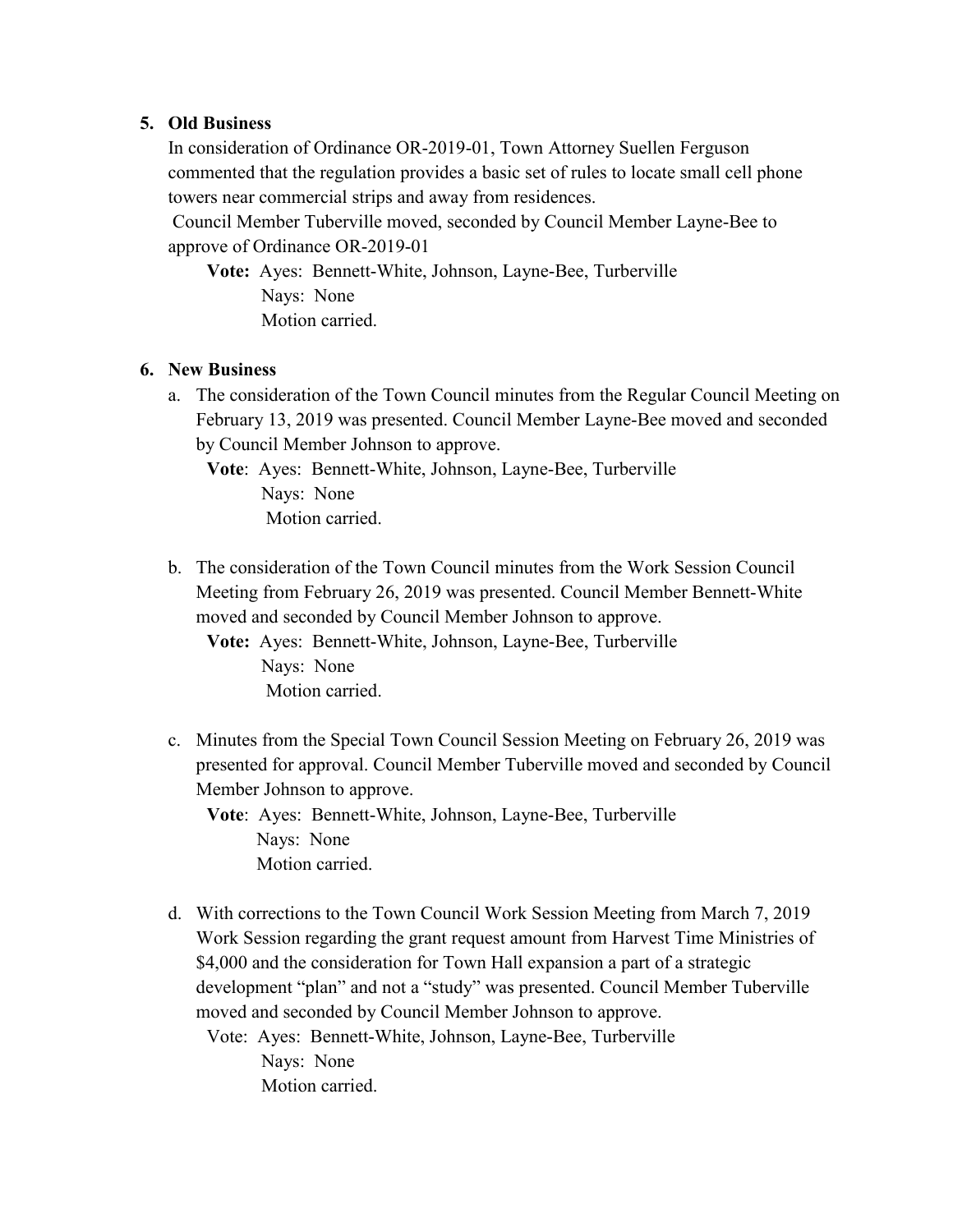e. Awarding the bid for sanitation services to Bates Trucking was presented for approval. Council Member Layne-Bee moved and seconded by Council Member Bennett-White to approve.

**Vote**: Ayes: Bennett-White, Johnson, Layne-Bee, Turberville Nays: None Motion carried. Motion carried.

f. Awarding the annual mosquito contract with the Maryland Department of Agriculture was presented for approval. Council Member Johnson moved and seconded by Council Member Bennett-White to approve.

**Vote**: Ayes: Bennett-White, Johnson, Layne-Bee, Turberville Nays: None Motion carried.

- g. The consideration of permit parking designation of Windom Street was discussed, and Town Attorney Ferguson commented that under current law an ordinance is needed to add commercial parking. Suggested interim solutions were to designate spaces temporarily restricting times with signage.
- **7. Police Report:** Deputy Chief Sullivan provided his report to the Council and informed that 3 candidates are under review for open officer positions. He expects the entire process to take 4 to 6 weeks. Town Administrator Barnes distributed the monthly Code Report.

# **Council Dialogue**:

Council Member Turberville suggested that in discussing the police report context be provided on the statistic observations.

Council Member Layne-Bee queried if Decatur street improvement project was set for this year and Town Administrator confirmed it was. The project would require an amendment to this year's budget. Discussion also ensued about grant awarded projects for the 46<sup>th</sup> Avenue sidewalk project regarding curb and gutter construction along with rain gardens at 51<sup>st</sup> and Crittenden.

Council Member Tuberville queried about the cost could be paid outright for a new copier instead of as a monthly installment. The Town Administrator indicated could be done by a budget amendment to this year's budget. He will provide information to the Council.

Council Member Layne Bee queried about yearly computer repair costs of \$5K and Council Member Turberville suggested that this item be identified in the budget as IT Support instead of computer repair. Town Administrator explained the cost as a retainer for IT support visits that without could mean costlier per visit fees.